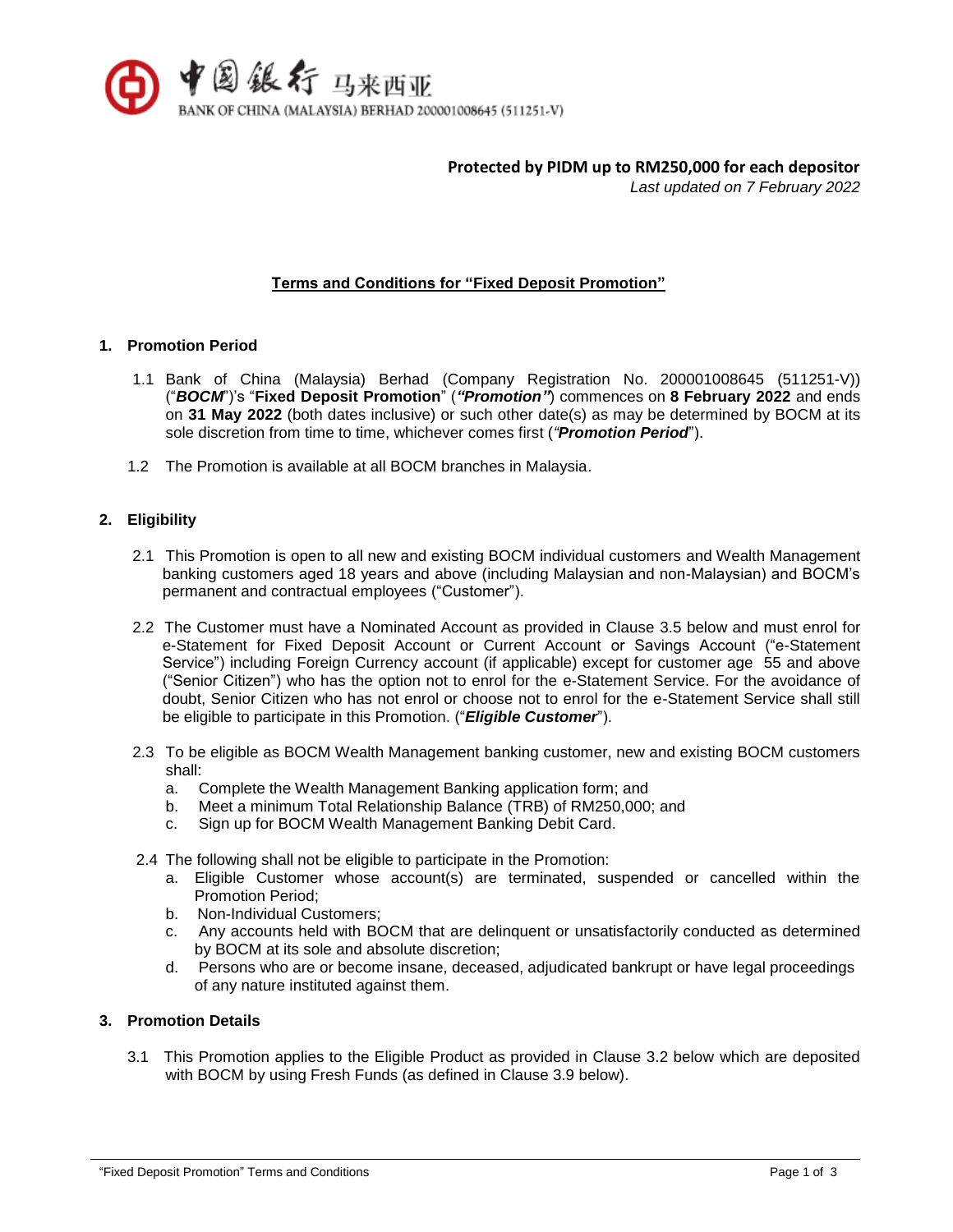3.2 The Eligible Products under the Promotion are as follows:

| <b>Eligible Product</b>                         |
|-------------------------------------------------|
| Malaysia Ringgit (MYR) Fixed Deposit - "MYR FD" |
| Chinese Yuan (CNY) Fixed Deposit - "CNY FD"     |
| US Dollar (USD) Fixed Deposit - "USD FD"        |

MYR, CNY and USD Fixed Deposit are collectively referred to as "**FD**".

3.3 During the Promotion Period, the Eligible Customers shall be entitled to the following Promotional Interest Rate (*"Promotional Rate"*) set out in Table 1, Table 2 and Table 3 for FD placements made at any of BOCM branches in Malaysia by using Fresh Funds.

#### **Table 1 – MYR FD**

| <b>Customer Type</b>                                       | Eligible<br>Product | Tenure    | Promotional<br>Rate | Minimum<br>Placement<br>Amount |
|------------------------------------------------------------|---------------------|-----------|---------------------|--------------------------------|
| <b>Normal Customer</b>                                     | MYR FD              | 12 Months | 2.25% p.a.          | RM20,000                       |
| Wealth Management<br>Banking customer                      | MYR FD              | 12 Months | 2.40% p.a.          | RM20,000                       |
| Normal Customer &<br>Wealth Management<br>Banking customer | <b>MYR FD</b>       | 18 Months | 2.45% p.a.          | RM20,000                       |

#### **Table 2 – CNY FD**

| <b>Customer Type</b>                                       | Eligible<br>Product | Tenure    | Promotional<br>Rate | <b>Minimum</b><br>Placement<br>Amount |
|------------------------------------------------------------|---------------------|-----------|---------------------|---------------------------------------|
| Normal Customer &<br>Wealth Management<br>Banking customer | CNY FD              | 12 Months | $2.15%$ p.a.        | CNY10,000                             |

## **Table 3 – USD FD**

| <b>Customer Type</b>                                              | Eligible<br>Product | Tenure    | Promotional<br>Rate | <b>Minimum</b><br>Placement<br>Amount |
|-------------------------------------------------------------------|---------------------|-----------|---------------------|---------------------------------------|
| Normal Customer &<br>Wealth Management<br><b>Banking customer</b> | USD FD              | 12 Months | $0.60\%$ p.a.       | <b>USD5,000</b>                       |

- 3.4 The Promotional Rate is subject to any change in the Overnight Policy Rate ("OPR"). In the event there is a change to the OPR, the Promotional Rate will be revised accordingly and the revised Promotional Rate shall only be applicable to FD placed on or after the effective date of the revision of the OPR.
- 3.5 The FD interest earned will be credited into the Eligible Customer's MYR Savings Account, MYR Current Account, CNY Current Account or USD Current Account maintained with BOCM ("*Nominated Account*") upon maturity of the FD. The Eligible Customer is required to nominate his/her Nominated Account for the purpose of crediting the FD interest earned under this Promotion. If the Eligible Customer does not have a Nominated Account with BOCM, he/she is required to open a Nominated Account in order to participate in this Promotion.